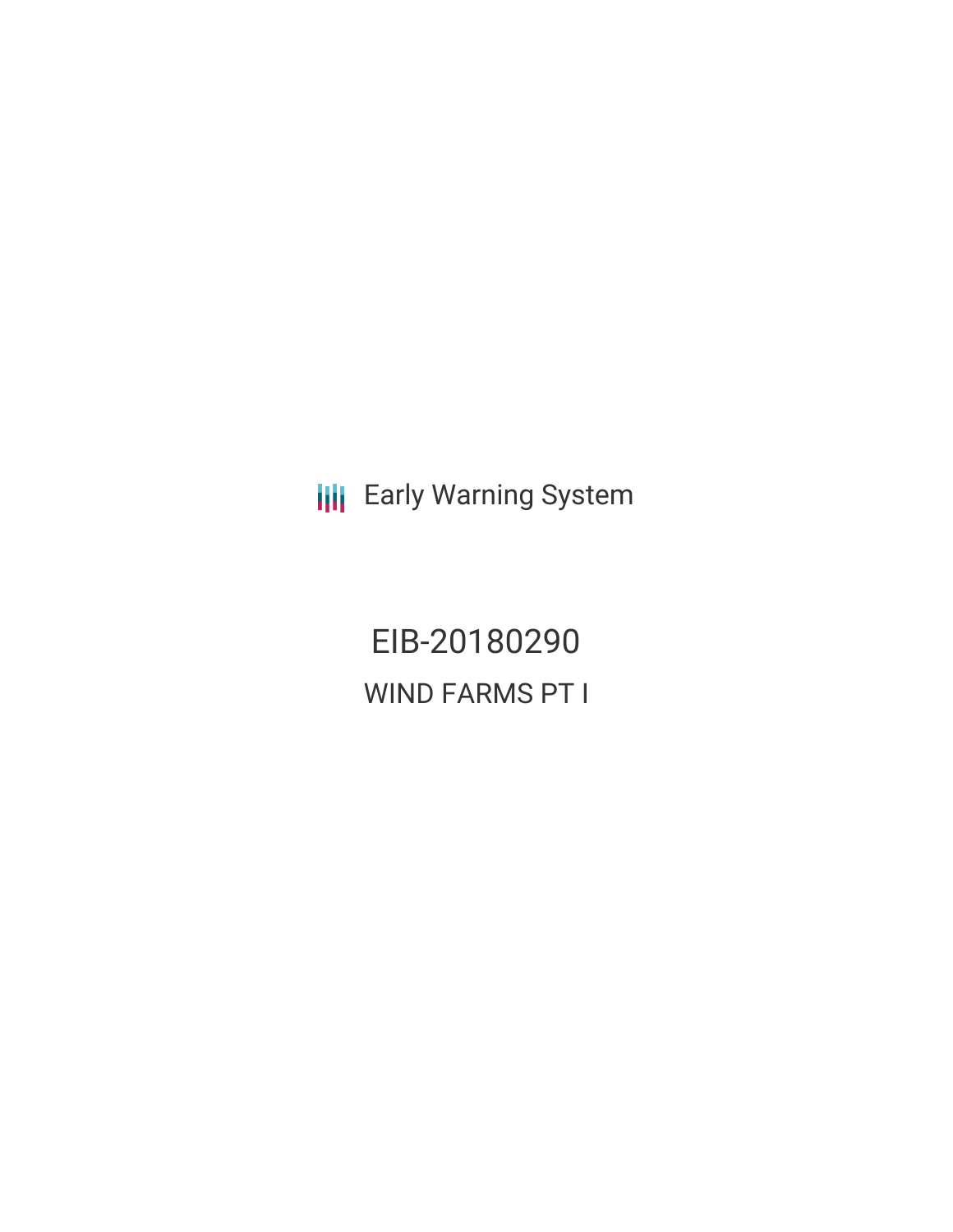| <b>Countries</b>               | Portugal                       |
|--------------------------------|--------------------------------|
| <b>Financial Institutions</b>  | European Investment Bank (EIB) |
| <b>Status</b>                  | Proposed                       |
| <b>Bank Risk Rating</b>        | U                              |
| <b>Borrower</b>                | EDP RENOVAVEIS SA              |
| <b>Sectors</b>                 | Energy                         |
| <b>Investment Type(s)</b>      | Loan                           |
| <b>Investment Amount (USD)</b> | $$54.44$ million               |
| <b>Loan Amount (USD)</b>       | $$54.44$ million               |
| <b>Project Cost (USD)</b>      | \$111.16 million               |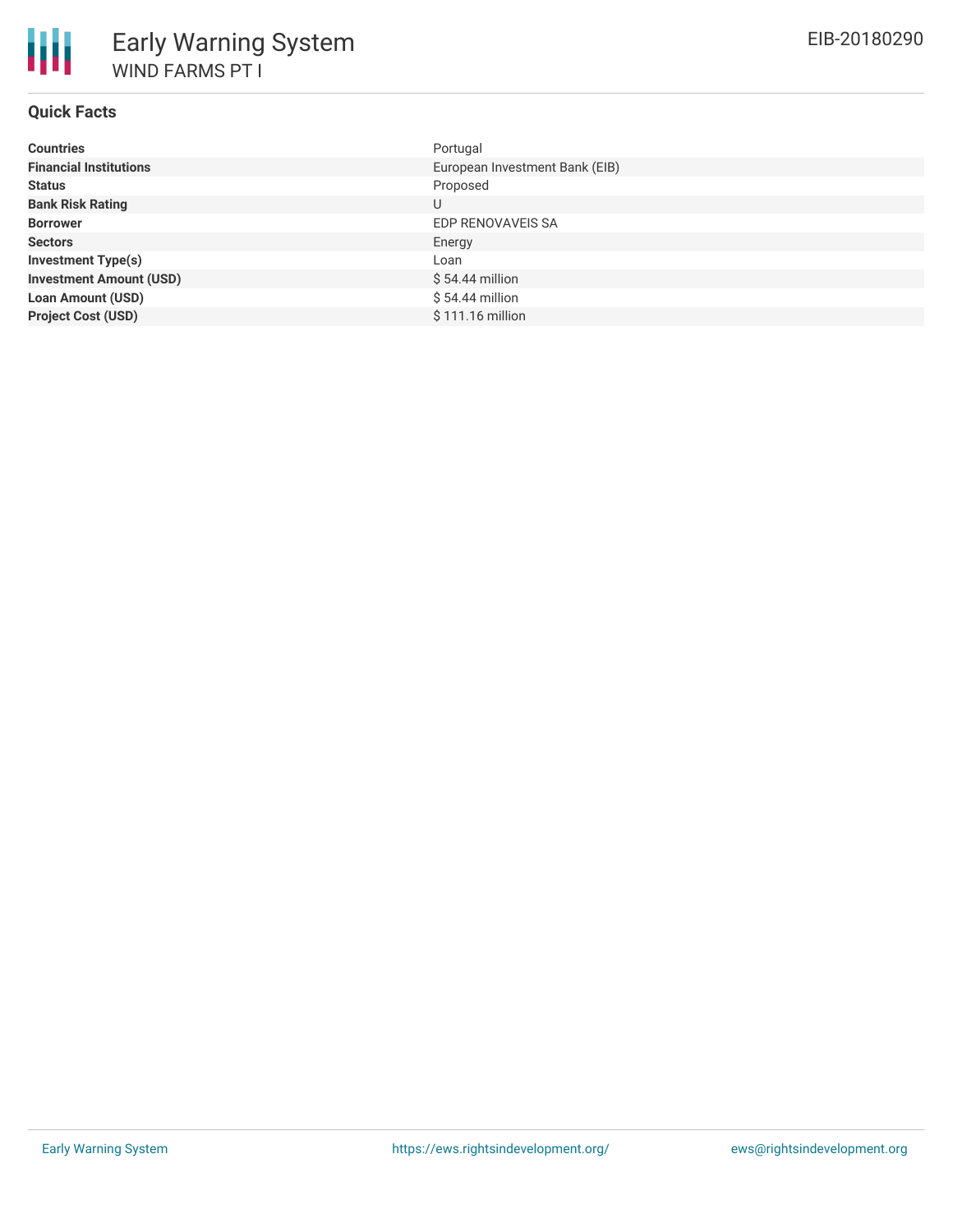

## **Project Description**

According to EIB website, the project concerns the construction and operation of three wind farms located in Portugal with a total capacity of 96 MW. It will support EU and national targets for renewable energy generation, and contributes to the security of energy supply and environmental objectives. The project will further contribute the EIB's lending priority policy on social cohesion, renewable energy and climate action.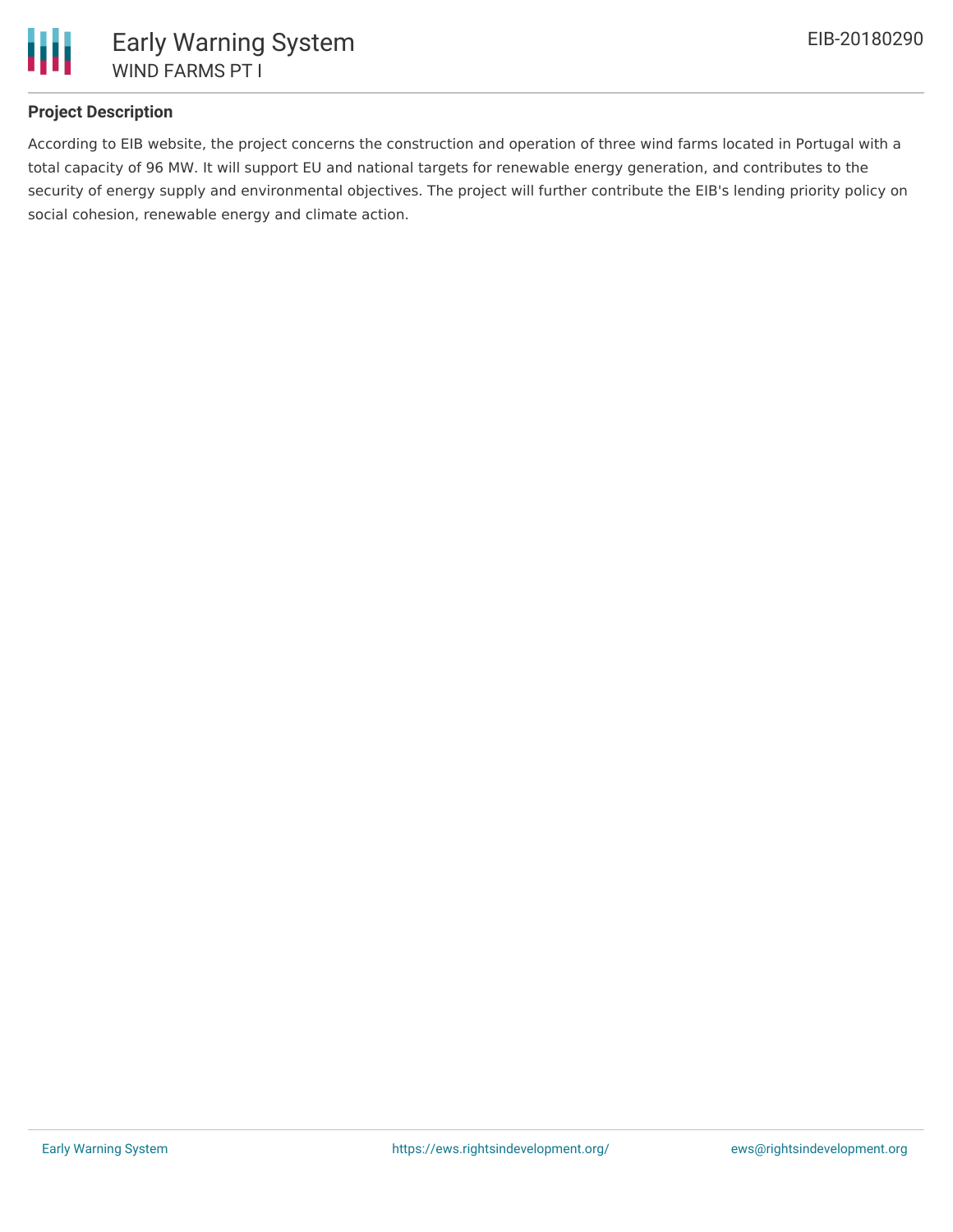## **Investment Description**

European Investment Bank (EIB)